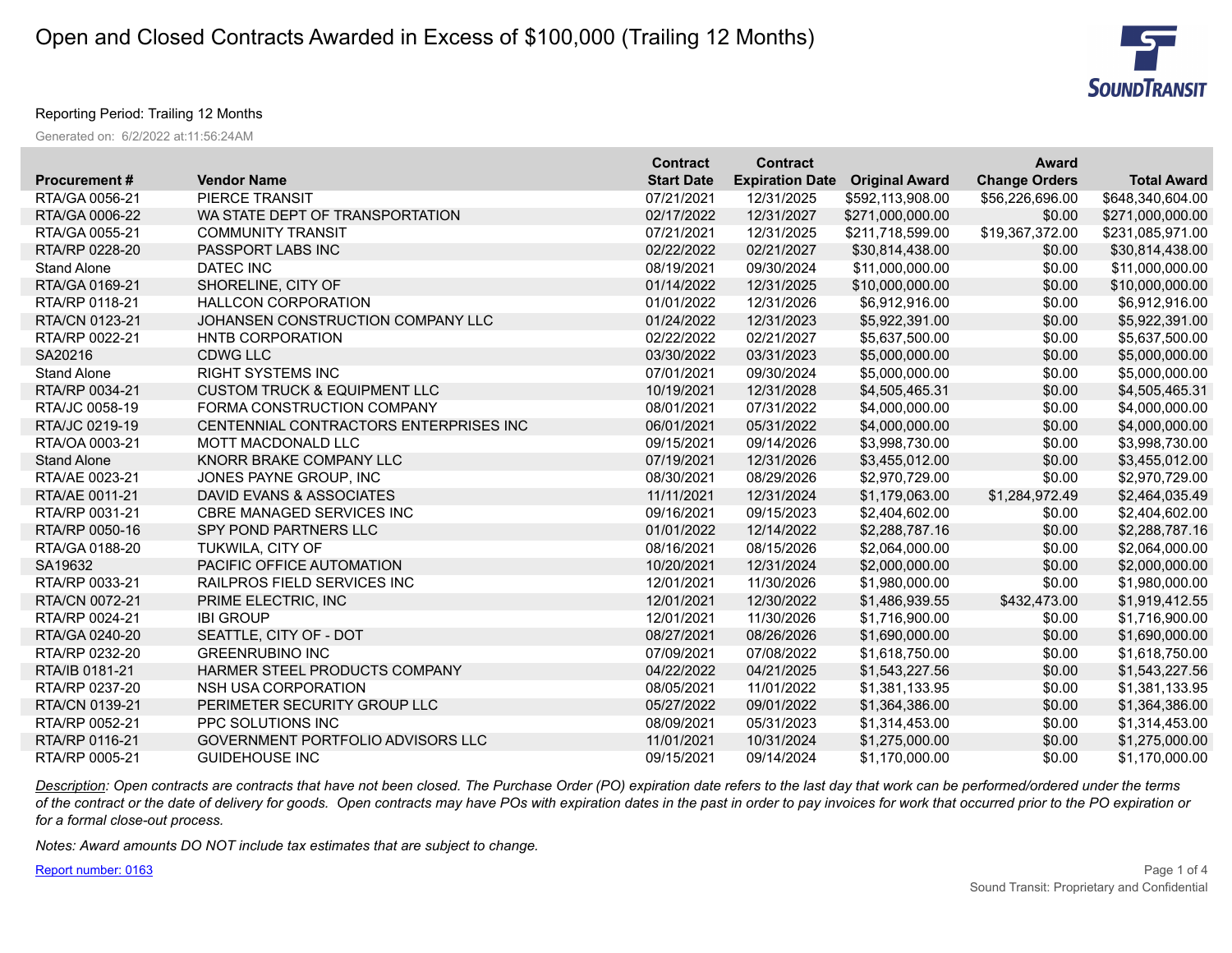|                     |                                          | <b>Contract</b>   | <b>Contract</b>        |                       | <b>Award</b>         |                    |
|---------------------|------------------------------------------|-------------------|------------------------|-----------------------|----------------------|--------------------|
| <b>Procurement#</b> | <b>Vendor Name</b>                       | <b>Start Date</b> | <b>Expiration Date</b> | <b>Original Award</b> | <b>Change Orders</b> | <b>Total Award</b> |
| RTA/RP 0215-20      | <b>GREENRUBINO INC</b>                   | 06/09/2021        | 06/08/2022             | \$1,034,375.00        | \$0.00               | \$1,034,375.00     |
| SA20363             | CASCADIA GLOBAL SECURITY                 | 02/01/2022        | 07/31/2023             | \$1,000,000.00        | \$0.00               | \$1,000,000.00     |
| RTA/RP 0082-18      | <b>INTEGRATED POWER SERVICES LLC</b>     | 10/11/2021        | 08/19/2023             | \$970,070.41          | \$0.00               | \$970,070.41       |
| RTA/RP 0150-21      | MICHIGAN PUBLIC HEALTH INSTITUTE         | 04/29/2022        | 04/28/2024             | \$900,000.00          | \$0.00               | \$900,000.00       |
| RTA/RP 0194-21      | PRR, INC.                                | 05/27/2022        | 05/26/2025             | \$882,651.00          | \$0.00               | \$882,651.00       |
| RTA/RP 0132-21      | VALUE MANAGEMENT STRATEGIES INC          | 01/26/2022        | 01/25/2025             | \$870,000.00          | \$0.00               | \$870,000.00       |
| RTA/RP 0025-21      | DAY WIRELESS SYSTEMS                     | 03/01/2022        | 02/28/2023             | \$746,460.04          | \$0.00               | \$746,460.04       |
| RTA/RP 0112-21      | A. DAVID A. PETERS PE                    | 03/24/2022        | 06/24/2023             | \$742,050.00          | \$0.00               | \$742,050.00       |
| RTA/NC 0062-21      | <b>EMCOM SYSTEMS</b>                     | 09/30/2021        | 09/30/2026             | \$583,116.00          | \$0.00               | \$583,116.00       |
| RTA/RP 0200-21      | <b>BARNEY &amp; WORTH</b>                | 05/01/2022        | 04/30/2023             | \$575,000.00          | \$0.00               | \$575,000.00       |
| RTA/GA 0136-21      | <b>BNSF</b>                              | 08/20/2021        | 08/19/2023             | \$564,391.00          | \$0.00               | \$564,391.00       |
| RTA/CN 0203-20      | <b>COMBINED CONSTRUCTION INC</b>         | 07/01/2021        | 11/30/2022             | \$401,600.00          | \$117,551.89         | \$519,151.89       |
| RTA/CN 0083-21      | <b>DICKSON COMPANY</b>                   | 09/17/2021        | 03/31/2022             | \$468,532.26          | \$47,107.01          | \$515,639.27       |
| RTA/GA 0135-21      | <b>BNSF</b>                              | 08/19/2021        | 08/18/2023             | \$503,729.00          | \$0.00               | \$503,729.00       |
| RTA/CN 0028-21      | WATERS CONTRUCTION INC                   | 03/01/2022        | 12/31/2024             | \$501,271.00          | \$0.00               | \$501,271.00       |
| RTA/GA 0019-21      | SEATAC, CITY OF                          | 10/20/2021        | 10/19/2026             | \$500,000.00          | \$0.00               | \$500,000.00       |
| RTA/RP 0038-21      | D-FINE CONCEPTS CONSULTING LLC           | 08/17/2021        | 12/31/2022             | \$500,000.00          | \$0.00               | \$500,000.00       |
| RTA/RP 0145-21      | PRR, INC.                                | 01/06/2022        | 01/05/2023             | \$500,000.00          | \$0.00               | \$500,000.00       |
| SA20477             | PACIFICA LAW GROUP LLP                   | 03/18/2022        | 12/31/2026             | \$450,000.00          | \$0.00               | \$450,000.00       |
| RTA/GA 0009-21      | SEATTLE CITY LIGHT                       | 06/14/2021        | 12/31/2022             | \$133,980.80          | \$306,370.00         | \$440,350.80       |
| RTA/RP 0020-22      | PULP STUDIO INC                          | 05/12/2022        | 12/31/2025             | \$438,000.00          | \$0.00               | \$438,000.00       |
| SA19855             | CARAHSOFT TECHNOLOGY CORPORATION         | 10/01/2021        | 09/15/2026             | \$426,680.00          | \$0.00               | \$426,680.00       |
| <b>Stand Alone</b>  | <b>LINKEDIN CORPORATION</b>              | 06/30/2021        | 06/29/2024             | \$419,224.68          | \$0.00               | \$419,224.68       |
| RTA/RP 0077-21      | BRAVO ENVIRONMENTAL NW INC               | 12/10/2021        | 12/09/2022             | \$415,610.68          | \$0.00               | \$415,610.68       |
| RTA/NC 0171-21      | DILAX SYSTEMS US INC                     | 04/01/2022        | 03/31/2025             | \$415,000.00          | \$0.00               | \$415,000.00       |
| RTA/CN 0053-21      | COMBINED CONSTRUCTION INC                | 07/19/2021        | 12/31/2022             | \$410,800.00          | \$0.00               | \$410,800.00       |
| RTA/RP 0017-21      | BUREAU VERITAS TECHNICAL ASSESSMENTS LLC | 06/08/2021        | 06/07/2024             | \$407,730.00          | \$0.00               | \$407,730.00       |
| RTA/GA 0182-20      | BONNEVILLE POWER ADMINISTRATION          | 04/01/2022        | 12/31/2022             | \$385,450.00          | \$0.00               | \$385,450.00       |
| RTA/RP 0075-21      | <b>CYBER SECURITY WORKS LLC</b>          | 10/08/2021        | 10/07/2023             | \$375,000.00          | \$0.00               | \$375,000.00       |
| RTA/GA 0217-20      | <b>WSDOT-NW REGION</b>                   | 03/03/2022        | 03/02/2027             | \$363,000.00          | \$0.00               | \$363,000.00       |
| RTA/RP 0032-21A     | PRINT NW LLC                             | 08/01/2021        | 07/31/2026             | \$350,000.00          | \$0.00               | \$350,000.00       |
| RTA/RP 0032-21B     | <b>SWIFTY PRINTING</b>                   | 08/01/2021        | 07/31/2026             | \$350,000.00          | \$0.00               | \$350,000.00       |
| RTA/GA 0096-20      | AUBURN, CITY OF                          | 09/21/2021        | 09/20/2026             | \$340,000.00          | \$0.00               | \$340,000.00       |
| <b>Stand Alone</b>  | <b>BUD CLARY FORD/ HYUNDAI</b>           | 08/19/2021        | 08/18/2022             | \$324,000.00          | \$0.00               | \$324,000.00       |
| SA20539             | MOTOROLA, INC                            | 05/13/2022        | 12/31/2022             | \$304,819.00          | \$0.00               | \$304,819.00       |
| RTA/RP 0060-21      | <b>HYAS GROUP LLC</b>                    | 11/01/2021        | 10/31/2026             | \$302,000.00          | \$0.00               | \$302,000.00       |
| <b>Stand Alone</b>  | <b>KING COUNTY METRO</b>                 | 06/30/2021        | 12/31/2022             | \$300,000.00          | \$0.00               | \$300,000.00       |
| RTA/RP 0158-21      | AECOM TECHNICAL SERVICES INC             | 01/24/2022        | 01/23/2023             | \$291,772.00          | \$0.00               | \$291,772.00       |
| SA20089             | <b>BUD CLARY FORD/ HYUNDAI</b>           | 10/14/2021        | 01/31/2023             | \$242,780.00          | \$42,360.00          | \$285,140.00       |
| RTA/GA 0021-22      | <b>KELLER FARM MITIGATION PARTNERS</b>   | 03/25/2022        | 06/30/2022             | \$264,000.00          | \$0.00               | \$264,000.00       |

*Description: Open contracts are contracts that have not been closed. The Purchase Order (PO) expiration date refers to the last day that work can be performed/ordered under the terms of the contract or the date of delivery for goods. Open contracts may have POs with expiration dates in the past in order to pay invoices for work that occurred prior to the PO expiration or for a formal close-out process.*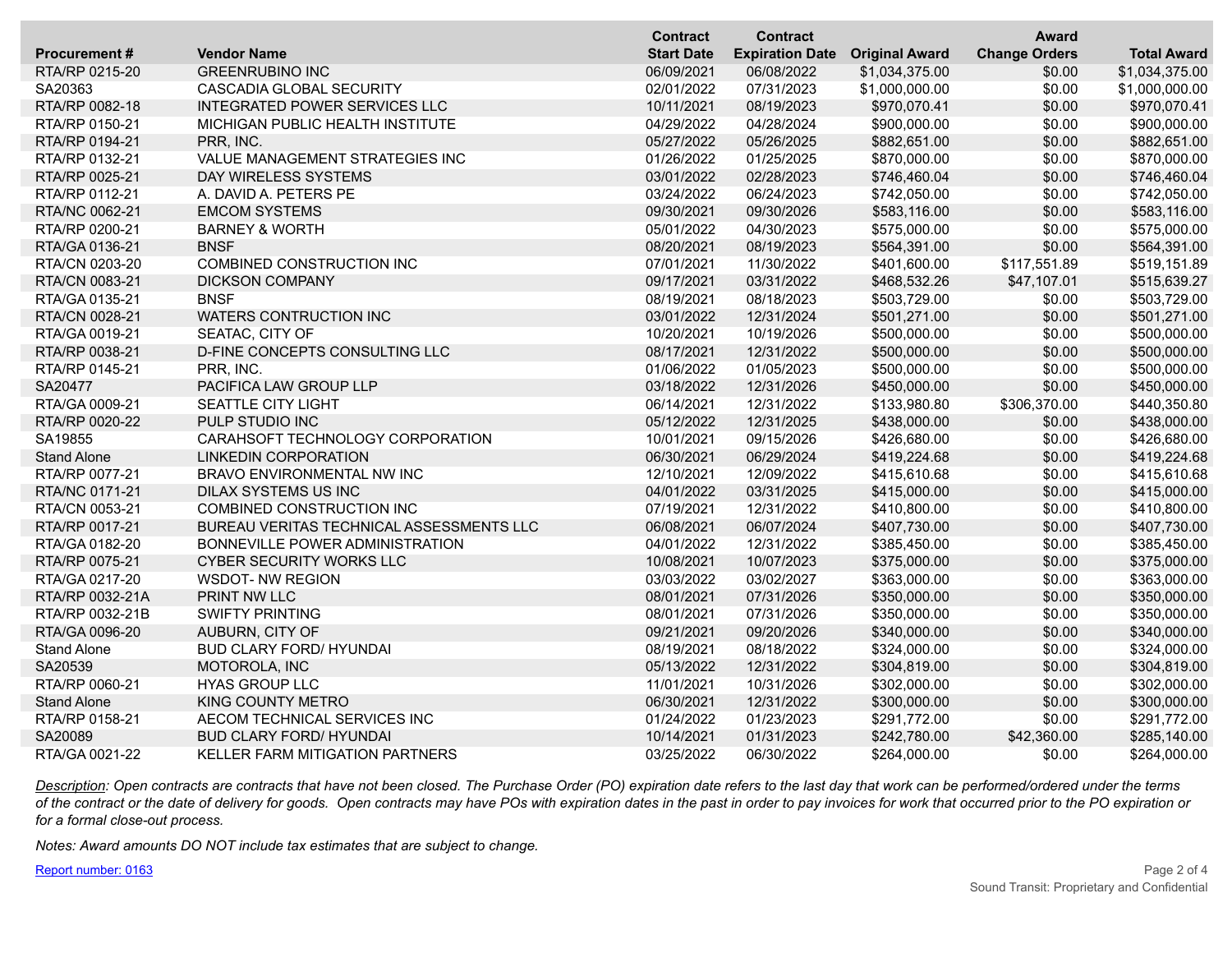|                     |                                                    | <b>Contract</b>   | <b>Contract</b>        |                       | <b>Award</b>         |                    |
|---------------------|----------------------------------------------------|-------------------|------------------------|-----------------------|----------------------|--------------------|
| <b>Procurement#</b> | <b>Vendor Name</b>                                 | <b>Start Date</b> | <b>Expiration Date</b> | <b>Original Award</b> | <b>Change Orders</b> | <b>Total Award</b> |
| SA19853             | CANADA TICKET INC                                  | 12/01/2021        | 11/30/2024             | \$250,000.00          | \$0.00               | \$250,000.00       |
| SA20066             | <b>LANGTON SPIETH LLC</b>                          | 12/16/2021        | 12/16/2023             | \$249,696.00          | \$0.00               | \$249,696.00       |
| SA20286             | <b>CINTAS</b>                                      | 03/18/2022        | 03/18/2025             | \$249,000.00          | \$0.00               | \$249,000.00       |
| SA19996             | CADENCE CONSTRUCTION                               | 01/03/2022        | 01/03/2027             | \$245,900.00          | \$0.00               | \$245,900.00       |
| RTA/NC 0130-21      | TRANSFORMATIVE STRATEGIC CONSULTING LLC            | 01/03/2022        | 01/03/2023             | \$245,000.00          | \$0.00               | \$245,000.00       |
| SA20035             | <b>T-MOBILE USA INC</b>                            | 09/20/2021        | 06/30/2024             | \$230,000.00          | \$0.00               | \$230,000.00       |
| SA20206             | VAPOR STONE RAIL SYSTEMS                           | 11/29/2021        | 11/23/2022             | \$223,000.00          | \$0.00               | \$223,000.00       |
| <b>Stand Alone</b>  | DEPT OF ENTERPRISE SERVICES (PRINTING)             | 08/31/2021        | 08/31/2026             | \$218,295.46          | \$0.00               | \$218,295.46       |
| <b>Stand Alone</b>  | <b>MULTIQUIP INC</b>                               | 06/10/2021        | 11/30/2021             | \$217,912.40          | \$0.00               | \$217,912.40       |
| <b>Stand Alone</b>  | PRR, INC.                                          | 09/07/2021        | 08/06/2022             | \$204,737.90          | \$0.00               | \$204,737.90       |
| RTA/QQ 0157-21      | <b>CPS HR CONSULTING</b>                           | 12/16/2021        | 08/16/2024             | \$200,000.00          | \$0.00               | \$200,000.00       |
| SA19999             | SEATTLE, CITY OF - DOT                             | 09/02/2021        | 09/01/2022             | \$200,000.00          | \$0.00               | \$200,000.00       |
| SA20196             | <b>FEDEX (PO BOX 94515)</b>                        | 11/18/2021        | 11/27/2026             | \$198,000.00          | \$0.00               | \$198,000.00       |
| SA19868             | <b>CUSTOM TRUCK &amp; EQUIPMENT LLC</b>            | 08/27/2021        | 01/31/2023             | \$195,000.00          | \$0.00               | \$195,000.00       |
| SA19951             | ORX RAILWAY CORPORATION                            | 12/14/2021        | 06/30/2023             | \$194,202.00          | \$0.00               | \$194,202.00       |
| RTA/NC 0111-21      | <b>REMIX SOFTWARE INC</b>                          | 07/01/2021        | 06/30/2024             | \$193,500.00          | \$0.00               | \$193,500.00       |
| RTA/QQ 0193-21      | MACDONALD-MILLER FACILITY SOLUTIONS INC            | 03/01/2022        | 02/28/2023             | \$192,950.00          | \$0.00               | \$192,950.00       |
| SA20411             | <b>ONLINE BUSINESS SYSTEMS</b>                     | 04/01/2022        | 04/01/2023             | \$192,000.00          | \$0.00               | \$192,000.00       |
| <b>Stand Alone</b>  | <b>EMCOM SYSTEMS</b>                               | 06/17/2021        | 06/17/2023             | \$180,737.00          | \$0.00               | \$180,737.00       |
| SA20111             | <b>B &amp; H PHOTO-VIDEO</b>                       | 10/13/2021        | 10/31/2024             | \$175,000.00          | \$0.00               | \$175,000.00       |
| <b>Stand Alone</b>  | <b>SAWATCH LABS</b>                                | 06/10/2021        | 06/09/2024             | \$170,015.41          | \$0.00               | \$170,015.41       |
| <b>Stand Alone</b>  | PUGET SOUND SOLAR LLC                              | 08/02/2021        | 07/31/2022             | \$162,800.00          | \$0.00               | \$162,800.00       |
| SA19986             | <b>AIC RAIL</b>                                    | 11/17/2021        | 11/16/2023             | \$162,560.00          | \$0.00               | \$162,560.00       |
| SA20501             | MAUL FOSTER & ALONGI INC                           | 05/10/2022        | 05/09/2023             | \$161,000.00          | \$0.00               | \$161,000.00       |
| SA20325             | VAN NESS FELDMAN GORDON DERR PC                    | 01/10/2022        | 12/31/2026             | \$160,000.00          | \$0.00               | \$160,000.00       |
| RTA/NC 0131-21      | MICROSOFT CORPORATION                              | 11/01/2021        | 11/01/2022             | \$159,728.00          | \$0.00               | \$159,728.00       |
| RTA/GA 0143-21      | <b>EDMONDS COLLEGE</b>                             | 11/08/2021        | 12/31/2022             | \$150,000.00          | \$0.00               | \$150,000.00       |
| RTA/RP 0015-21G     | ATHENA GROUP LLC, THE                              | 07/02/2021        | 06/30/2024             | \$150,000.00          | \$0.00               | \$150,000.00       |
| SA20327             | <b>PRAXIS HR</b>                                   | 02/23/2022        | 02/22/2023             | \$150,000.00          | \$0.00               | \$150,000.00       |
| RTA/RQ 0079-21      | FORCE/COLLIDE LLC                                  | 08/26/2021        | 12/31/2024             | \$143,325.00          | \$0.00               | \$143,325.00       |
| SA20285             | <b>WISHLIST REWARDS</b>                            | 03/07/2022        | 03/07/2023             | \$143,100.00          | \$0.00               | \$143,100.00       |
| SA20550             | <b>CUSTOM TRUCK &amp; EQUIPMENT LLC</b>            | 05/17/2022        | 05/17/2023             | \$136,310.00          | \$0.00               | \$136,310.00       |
| SA20467             | US CAD                                             | 04/05/2022        | 04/05/2023             | \$126,540.00          | \$0.00               | \$126,540.00       |
| SA20500             | DC GROUP INC                                       | 03/29/2022        | 03/11/2023             | \$126,013.55          | \$0.00               | \$126,013.55       |
| SA20672             | LAKE FOREST PARK, CITY OF                          | 05/09/2022        | 12/31/2023             | \$121,500.00          | \$0.00               | \$121,500.00       |
| RTA/GA 0163-02L     | WA STATE DEPT OF TRANSPORTATION                    | 01/25/2022        | 06/30/2023             | \$121,235.00          | \$0.00               | \$121,235.00       |
| <b>Stand Alone</b>  | <b>GARTNER INC</b>                                 | 06/01/2021        | 10/08/2022             | \$73,700.00           | \$44,058.33          | \$117,758.33       |
| SA20523             | SIEMENS MOBILITY INC                               | 03/30/2022        | 07/30/2022             | \$116,970.54          | \$0.00               | \$116,970.54       |
| <b>Stand Alone</b>  | RS MEANS CO, INC                                   | 07/31/2021        | 07/30/2024             | \$115,308.00          | \$0.00               | \$115,308.00       |
| RTA/GA 0027-22      | <b>BUSINESSES ENDING SLAVERY &amp; TRAFFICKING</b> | 03/31/2022        | 03/30/2023             | \$115,000.00          | \$0.00               | \$115,000.00       |

*Description: Open contracts are contracts that have not been closed. The Purchase Order (PO) expiration date refers to the last day that work can be performed/ordered under the terms of the contract or the date of delivery for goods. Open contracts may have POs with expiration dates in the past in order to pay invoices for work that occurred prior to the PO expiration or for a formal close-out process.*